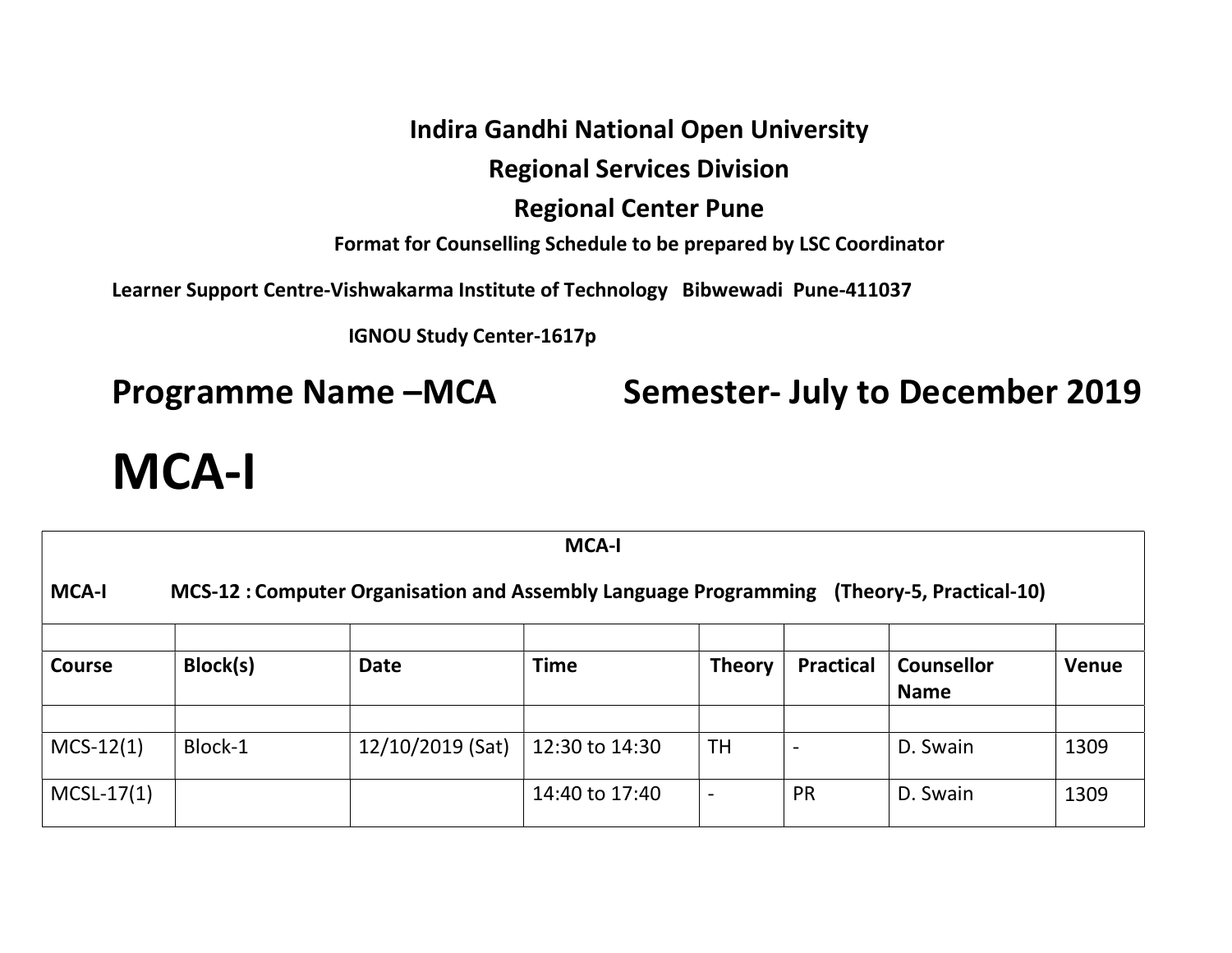| $MCSL-17(2)$  |                                                                         |                 | 17:50 to 20:50 |                          | <b>PR</b>      | D. Swain | 1309 |
|---------------|-------------------------------------------------------------------------|-----------------|----------------|--------------------------|----------------|----------|------|
| $MCS-12(2)$   | Block-2                                                                 | 13/10/2019(Sun) | 09:10 to 11:10 | <b>TH</b>                | $\overline{a}$ | D. Swain | 1309 |
| $MCSL-17(3)$  |                                                                         |                 | 11:20 to 14:20 | $\overline{a}$           | <b>PR</b>      | D. Swain | 1309 |
| $MCSL-17(4)$  |                                                                         |                 | 14:30 to 17:30 | $\overline{\phantom{a}}$ | <b>PR</b>      | D. Swain | 1309 |
| $MCS-12(3)$   | Block-2, Block-<br>3                                                    | 19/10/2019(Sat) | 12:30 to 14:30 | <b>TH</b>                | $\blacksquare$ | D. Swain | 1309 |
| $MCSL-17(5)$  |                                                                         |                 | 14:40 to 17:40 | $\overline{\phantom{a}}$ | <b>PR</b>      | D. Swain | 1309 |
| $MCSL-17(6)$  |                                                                         |                 | 17:50 to 20:50 | $\overline{\phantom{a}}$ | <b>PR</b>      | D. Swain | 1309 |
| $MCS-12(4)$   | Block-3                                                                 | 20/10/2019(Sun) | 09:10 to 11:10 | <b>TH</b>                | $\blacksquare$ | D. Swain | 1309 |
| $MCSL-17(7)$  |                                                                         |                 | 11:20 to 14:20 | $\overline{a}$           | <b>PR</b>      | D. Swain | 1309 |
| MCSL-17(8)    |                                                                         |                 | 14:30 to 17:30 | $\overline{\phantom{a}}$ | <b>PR</b>      | D. Swain | 1309 |
| $MCS-12(5)$   | Block-4                                                                 | 02/11/2019(Sat) | 12:30 to 14:30 | <b>TH</b>                | $\overline{a}$ | D. Swain | 1309 |
| $MCSL-17(9)$  |                                                                         |                 | 14:40 to 17:40 | $\overline{\phantom{a}}$ | <b>PR</b>      | D. Swain | 1309 |
| $MCSL-17(10)$ |                                                                         |                 | 17:50 to 20:50 | $\overline{a}$           | PR             | D. Swain | 1309 |
| <b>MCA-I</b>  | <b>MCS-11: Problem Solving and Programming (Theory-5, Practical-10)</b> |                 |                |                          |                |          |      |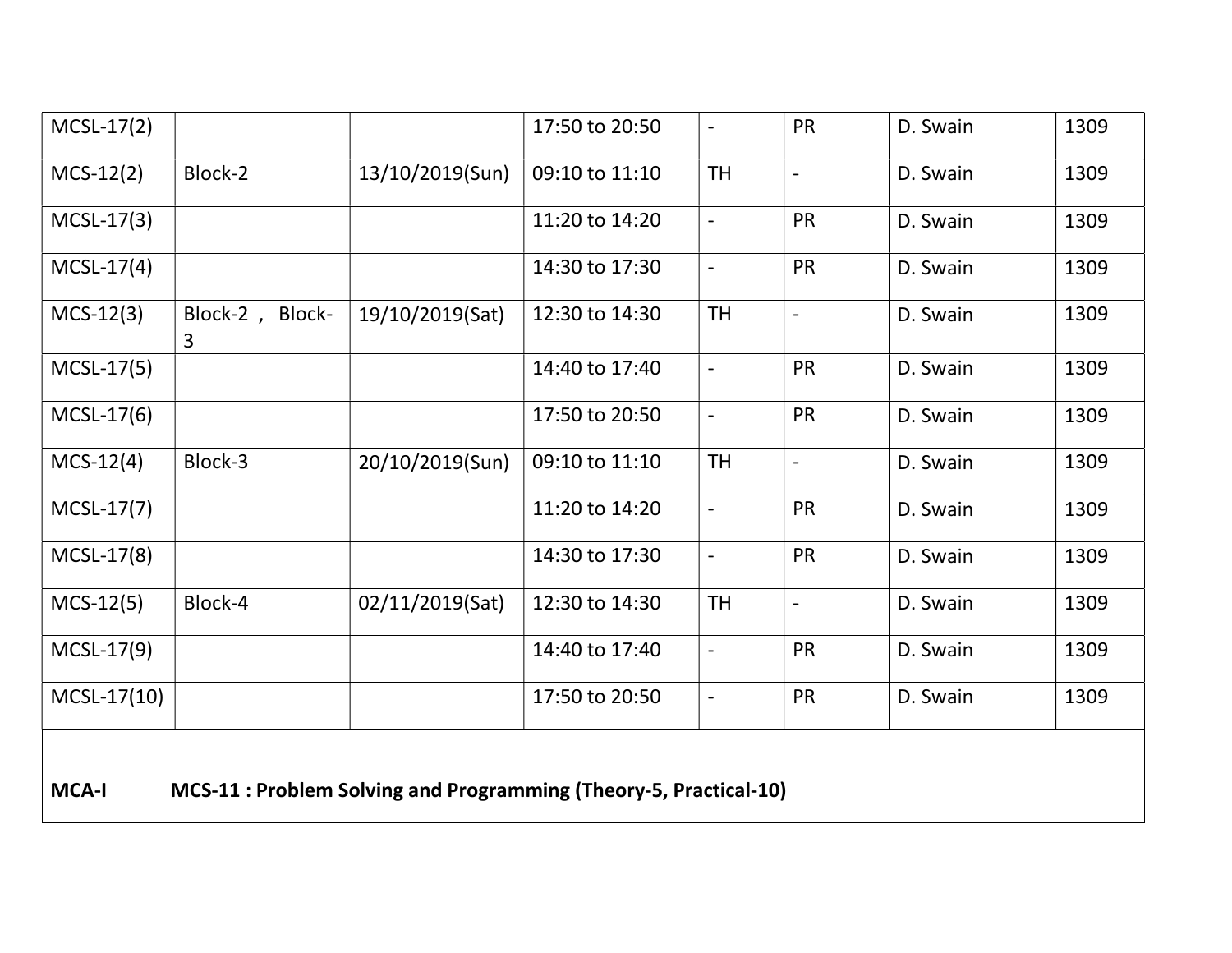| <b>Course</b> | Block(s) | <b>Date</b>     | <b>Time</b>    | <b>Theory</b>            | <b>Practical</b>         | <b>Counsellor</b><br><b>Name</b> | Venue |
|---------------|----------|-----------------|----------------|--------------------------|--------------------------|----------------------------------|-------|
| $MCS-11(1)$   | Block-1  | 03/11/2019(Sun) | 09:10 to 11:10 | <b>TH</b>                |                          | D.P.Pawar                        | 1309  |
| $MCSL-17(1)$  |          |                 | 11:20 to 14:20 | $\overline{a}$           | <b>PR</b>                | D.P.Pawar                        | 1309  |
| $MCSL-17(2)$  |          |                 | 14:30 to 17:30 | $\overline{a}$           | <b>PR</b>                | D.P.Pawar                        | 1309  |
| $MCS-11(2)$   | Block-2  | 09/11/2019(Sat) | 12:30 to 14:30 | <b>TH</b>                | $\overline{\phantom{0}}$ | D.P.Pawar                        | 1309  |
| $MCSL-17(3)$  |          |                 | 14:40 to 17:40 | ÷,                       | <b>PR</b>                | D.P.Pawar                        | 1309  |
| $MCSL-17(4)$  |          |                 | 17:50 to 20:50 | $\overline{\phantom{a}}$ | <b>PR</b>                | D.P.Pawar                        | 1309  |
| $MCS-11(3)$   | Block-2  | 16/11/2019(Sat) | 12:30 to 14:30 | <b>TH</b>                | $\overline{a}$           | D.P.Pawar                        | 1309  |
| $MCSL-17(5)$  |          |                 | 14:40 to 17:40 | $\overline{a}$           | <b>PR</b>                | D.P.Pawar                        | 1309  |
| $MCSL-17(6)$  |          |                 | 17:50 to 20:50 | $\blacksquare$           | <b>PR</b>                | D.P.Pawar                        | 1309  |
| $MCS-11(4)$   | Block-3  | 17/11/2019(Sun) | 09:10 to 11:10 | <b>TH</b>                | $\overline{\phantom{0}}$ | D.P.Pawar                        | 1309  |
| $MCSL-17(7)$  |          |                 | 11:20 to 14:20 | $\overline{\phantom{a}}$ | <b>PR</b>                | D.P.Pawar                        | 1309  |
| $MCSL-17(8)$  |          |                 | 14:30 to 17:30 | $\blacksquare$           | <b>PR</b>                | D.P.Pawar                        | 1309  |
| $MCS-11(5)$   | Block-3  | 23/11/2019(Sat) | 12:30 to 14:30 | <b>TH</b>                | $\blacksquare$           | D.P.Pawar                        | 1309  |
| $MCSL-17(9)$  |          |                 | 14:40 to 17:40 | $\overline{a}$           | <b>PR</b>                | D.P.Pawar                        | 1309  |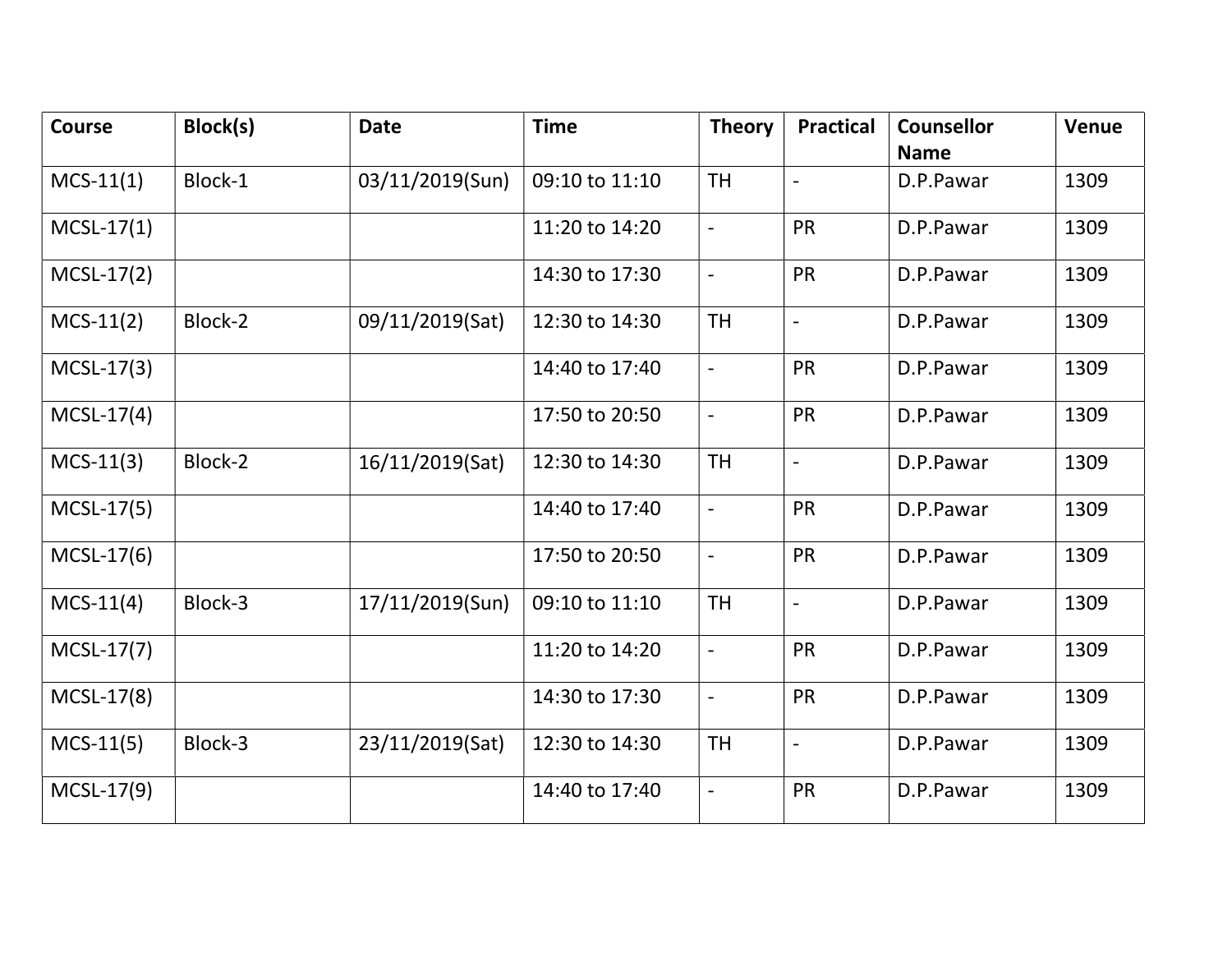| $MCSL-17(10)$                                                                    |                       |                 | 17:50 to 20:50 | $\blacksquare$           | <b>PR</b>        | D.P.Pawar                        | 1309         |  |
|----------------------------------------------------------------------------------|-----------------------|-----------------|----------------|--------------------------|------------------|----------------------------------|--------------|--|
| <b>MCA-I</b><br><b>MCSL-16 : Internet Concepts and Web Design (Practical-10)</b> |                       |                 |                |                          |                  |                                  |              |  |
| <b>Course</b>                                                                    | Block(s)              | <b>Date</b>     | <b>Time</b>    | <b>Theory</b>            | <b>Practical</b> | <b>Counsellor</b><br><b>Name</b> | <b>Venue</b> |  |
| $MCSL-16(1)$                                                                     | Block-2 Lab<br>Manual | 24/11/2019(Sun) | 09:10 to 12:10 | $\blacksquare$           | <b>PR</b>        | V.R.Chauhan                      | 1309         |  |
| $MCSL-16(2)$                                                                     |                       |                 | 12:20 to 15:20 | $\blacksquare$           | <b>PR</b>        | V.R.Chauhan                      | 1309         |  |
| $MCSL-16(3)$                                                                     |                       |                 | 15:30 to 18:30 | $\overline{\phantom{a}}$ | <b>PR</b>        | V.R.Chauhan                      | 1309         |  |
| $MCSL-16(4)$                                                                     | Block-2 Lab<br>Manual | 30/11/2019(Sat) | 12:30 to 15:30 | $\overline{\phantom{a}}$ | <b>PR</b>        | V.R.Chauhan                      | 1309         |  |
| $MCSL-16(5)$                                                                     |                       |                 | 15:40 to 18:40 | $\overline{\phantom{a}}$ | <b>PR</b>        | V.R.Chauhan                      | 1309         |  |
| $MCSL-16(6)$                                                                     |                       |                 | 18:50 to 21:50 | $\overline{\phantom{a}}$ | <b>PR</b>        | V.R.Chauhan                      | 1309         |  |
| $MCSL-16(7)$                                                                     | Block-2 Lab<br>Manual | 01/12/2019(Sun) | 09:10 to 12:10 | $\blacksquare$           | <b>PR</b>        | V.R.Chauhan                      | 1309         |  |
| $MCSL-16(8)$                                                                     |                       |                 | 12:20 to 15:20 | $\overline{a}$           | <b>PR</b>        | V.R.Chauhan                      | 1309         |  |
| $MCSL-16(9)$                                                                     |                       |                 | 15:30 to 18:30 | $\blacksquare$           | <b>PR</b>        | V.R.Chauhan                      | 1309         |  |

TH-Theory PR-Practical

Sat-Saturday Sun-Sunday